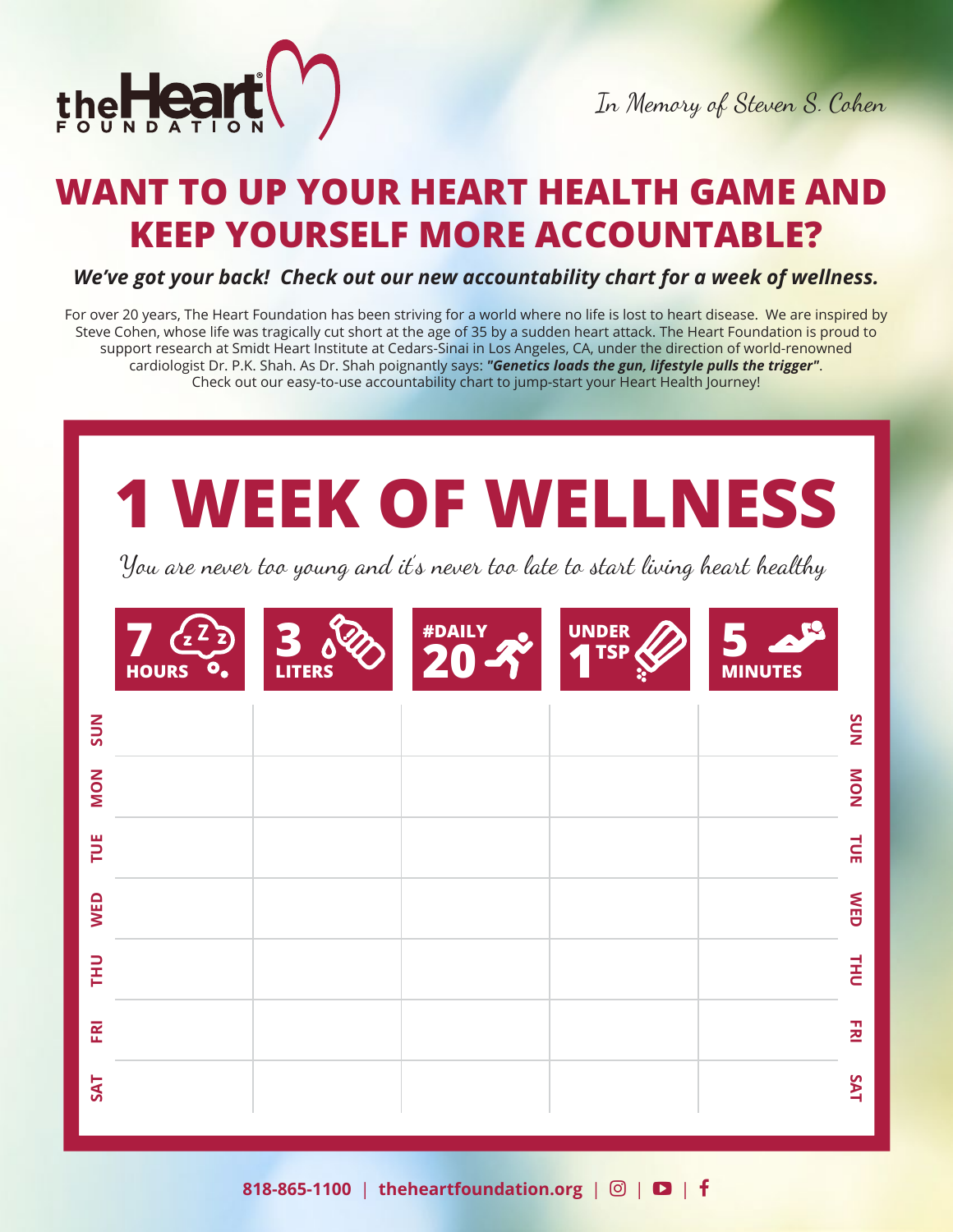

In Memory of Steven S. Cohen

## **THE FACTS**

### **SLEEP**

- **Sleep is critical to good health! Quality sleep helps your body to repair itself, and it helps you function efficiently during the day.**
- **According to the Centers for Disease Control and Prevention, adults who sleep less than 7 hours each night run a higher risk of heart disease, heart attack, and stroke.**
- **A 2019 study at the University of Colorado Boulder found that adults who sleep less than 6 hours per night were 20% more likely to have a heart attack. Adults who slept more than 9 hours per night were 34% more likely to have a heart attack. 6-9 hours per night is the sweet spot!**

## **HYDRATION**

- **Every day your heart pumps approximately 2,000 gallons of blood through your body.**
- **The more hydrated you are, the easier it is for your heart to function efficiently.**
- **The National Academy of Sciences, Engineering, and Medicine determined that adequate daily water consumption is different for men and women:**
	- **3.7 liters for men**
	- **2.7 liters for women**

## **EXERCISE**

- **The American Heart Association states that the average adult should complete 150 minutes of moderate-intensity aerobic activity per week. That's about 20 minutes every day!**
- **Want to cut back on the time? You could complete 75 minutes of vigorous aerobic activity per week instead! Even better? Try a combination!**

## **SODIUM**

- **1 teaspoon of salt possesses 2,325 mg of sodium.**
- **The American Heart Association recommends no more than 2,300 mg of sodium per day in order to support a heart healthy lifestyle.**